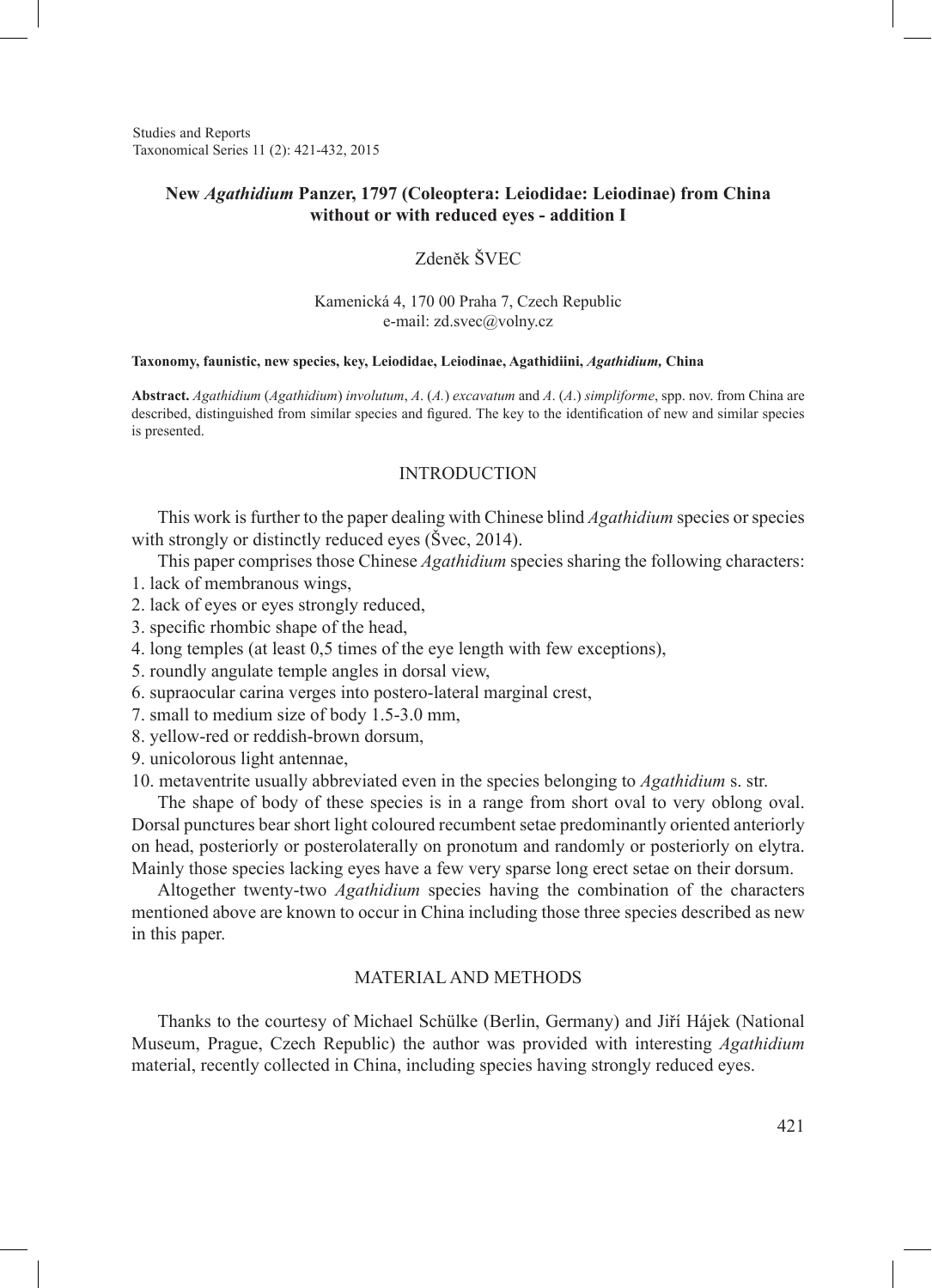If it is not stated otherwise the descriptions of the new species are based on the holotypes only.

The description of the variability is based on the paratype specimens.

The measurements of total body length were taken from all the specimens examined. Specific measurements of the individual body parts were taken from the holotypes only. The measurements were rounded off to the first decimal place.

Abbreviations of body parts and measurements:

Median lobe - median lobe of aedeagus.

Basal part of median lobe - median foramen (sensu Park, Leschen &Ahn 2013).

AII-AXI antennomeres II-XI.<br>AIII/AII The ratio of the leng

The ratio of the length of the antennomeres III:II.

- MTLM Length of metaventrite measured at midline from the top of anterior process and top of posterior process of metaventrite.
- MTLC Length of metaventrite measured at the shortest distance (between mid- and hind-coxae).

MTW Width of metaventrite measured between outermost postero-lateral points.

MTW/MTLM or MTLC Ratio between relevant measurements.

- L Length.
- W Width.
- L/W or W/L Ratio between measurements

Collection abbreviations:

MSBC Michael Schülke, Berlin, private collection, Germany;

- NMPC National Museum, Praha, Czech Republic,
- ZSPC Zdeněk Švec, Praha, private collection, Czech Republic.

The material examined was compared with the type and other material deposited in the author's collection and the collection of Jonathan Cooter (Oxford, England). The material mentioned in this paper is deposited in the collections of MSBC, NMPC and in ZSPC.

In this paper all the terms follow those in Švec 2014.

The dissected male genitalia were glued by gum Arabic on the same plate as the relevant specimen; female genitalia were mounted in gum Arabic or in polyvinylpyrrolidine (Lompe 1986) on the same plate or on a transparent plate added to the same pin as the relevant specimen.

Each holotype or paratype is indicated by a red label bearing the status of the specimen (holotypus or paratypus respectively), name of the species, the name of the author, year 2015 and attached to the same pin as the relevant specimen.

The male genitalia are figured in dorsal and lateral views. The shape of the operculum is indicated in dorsally figured median lobe by a dotted line.

## KEY AND DESCRPTIONS

Key of the Chinese *Agathidium* Panzer, 1797 sharing the characters 1-10 mentioned above in the Introduction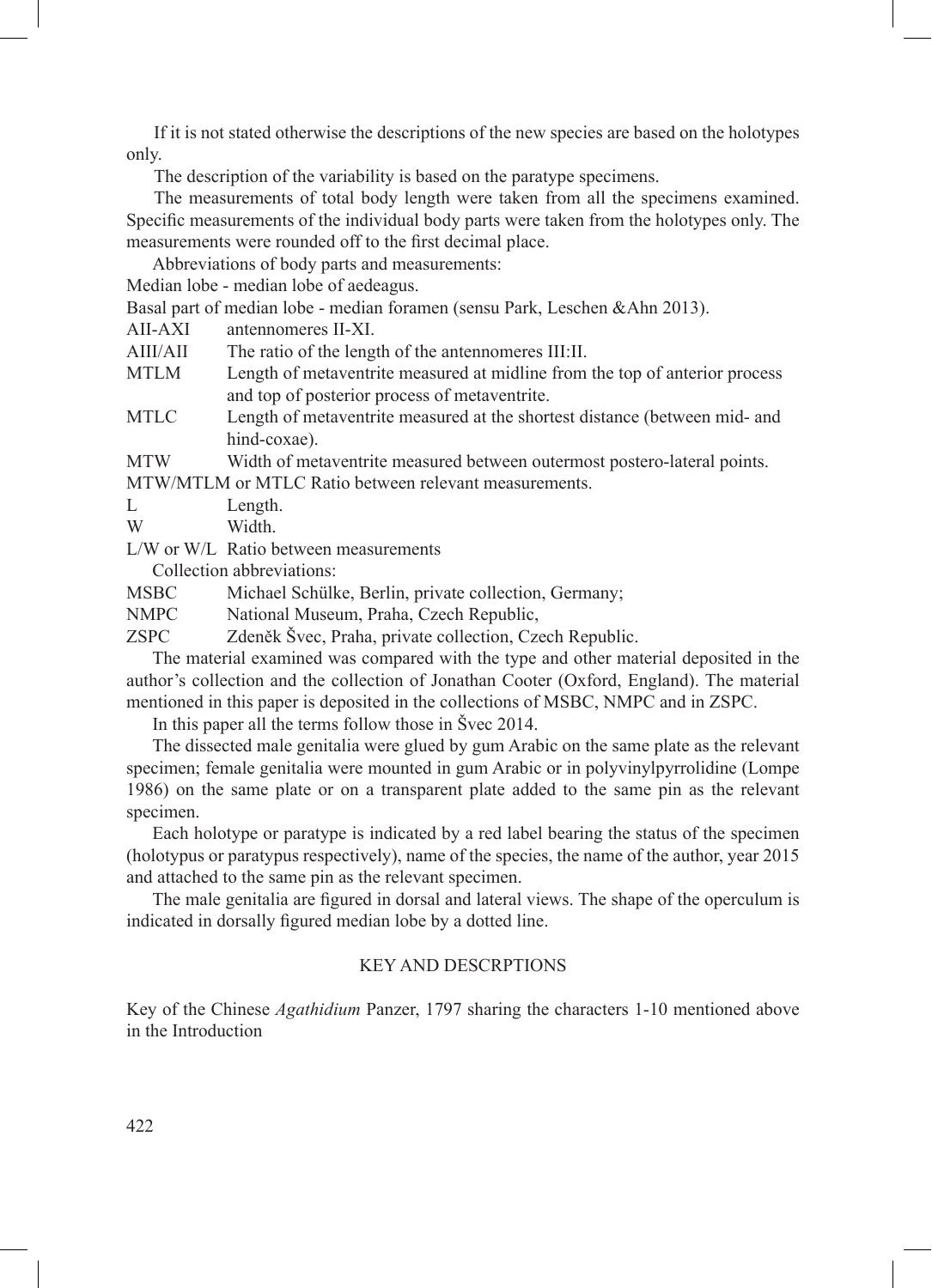Generally the species are variable in details and simultaneously uniform in the general appearance. Therefore dissection and the examination of the genitalia are frequently necessary for correct identification.

| $\mathbf{1}$ | Femoral lines lacking, metaventrite abbreviated, lateral angle of elytra feebly developed unobtrusive; head                                                                                                       |
|--------------|-------------------------------------------------------------------------------------------------------------------------------------------------------------------------------------------------------------------|
|              |                                                                                                                                                                                                                   |
|              | Femoral lines developed although sometimes strongly approximate or even partly confluent with border of                                                                                                           |
|              | mesocoxal cavities; metaventrite well developed or abbreviated, lateral angle of elytra feebly developed                                                                                                          |
|              |                                                                                                                                                                                                                   |
| 2(1)         |                                                                                                                                                                                                                   |
|              |                                                                                                                                                                                                                   |
| 3(2)         | Average size larger (1.8-2.2 mm). Median lobe of aedeagus constricted before tip; spermatheca U-shaped,                                                                                                           |
|              |                                                                                                                                                                                                                   |
|              | Body on average smaller (1.4-2.0 mm). Median lobe of aedeagus evenly narrowed apically; spermatheca<br>U-shaped, slim (figs. 26, 28 in Švec 2014). China (Yunnan).  A. (Macr.) fernandoangelinii Švec, 2014       |
| 4(2)         | Median lobe very broadly rounded at apex (Fig. 27 in Angelini 2002). Antennal segment III distinctly longer                                                                                                       |
|              |                                                                                                                                                                                                                   |
|              | Median lobe apically emarginate or conical with rounded tip (figs. 42, 43 in Angelini & Cooter 2003).                                                                                                             |
|              |                                                                                                                                                                                                                   |
| 5(4)         | Median lobe apically emarginate (Fig. 43 in Angelini & Cooter 2003). Spermatheca J-shaped with stout                                                                                                              |
|              | basal part. Longitudinal carina on mesoventrite weakly developed. Length 2.2-2.3 mm. China (Hubei).                                                                                                               |
|              |                                                                                                                                                                                                                   |
|              |                                                                                                                                                                                                                   |
|              | Median lobe conically narrowed to rounded tip (Fig. 42 in Angelini & Cooter 2003). Mesoventral carina                                                                                                             |
|              |                                                                                                                                                                                                                   |
| 6(1)         |                                                                                                                                                                                                                   |
|              | Sutural striae developed. Entire dorsum distinctly microreticulate. Median lobe deeply emarginate on apex                                                                                                         |
|              |                                                                                                                                                                                                                   |
|              |                                                                                                                                                                                                                   |
| 7(6)         |                                                                                                                                                                                                                   |
|              |                                                                                                                                                                                                                   |
| 8(7)         |                                                                                                                                                                                                                   |
|              |                                                                                                                                                                                                                   |
| 9(8)         | Smaller (2.0-2.1 mm); median lobe with simple abruptly or broadly rounded tip apically; basal part of                                                                                                             |
|              |                                                                                                                                                                                                                   |
|              | Larger (2.3-2.7 mm). III/II=1.3-1.6. Aedeagus with small unobtrusive nipple apically. Basal part of aedeagus                                                                                                      |
|              | simple, rounded (as in Fig. 7). Tarsal formula in male 4-4-4. Spermatheca with basal part almost cylindrical,                                                                                                     |
|              |                                                                                                                                                                                                                   |
| 10(9)        | Temples broadly rounded, head widest at some distance behind posterior margin of eye; ratio of eye: temple                                                                                                        |
|              | length 2.7:1.0 (see from oblique lateral view). Antennomeres VI-X broader than long. Median lobe regularly                                                                                                        |
|              |                                                                                                                                                                                                                   |
|              |                                                                                                                                                                                                                   |
|              | Temples roundly angulate, head widest at very short distance behind posterior margin of eye. AIV-AX                                                                                                               |
|              | broader than long. Median lobe very broadly rounded apically (Fig. 18 in Švec 2014). China (Yunnan).                                                                                                              |
|              |                                                                                                                                                                                                                   |
|              |                                                                                                                                                                                                                   |
| 11(8)        | Clypeus deeply or at least very distinctly emarginate. Elytra microreticulate, without puncturation. Aedeagus                                                                                                     |
|              | with nipple on apex. Parameres swollen distally (Fig. 14 in Angelini & Cooter 1999). Length 1.6 mm. China                                                                                                         |
|              |                                                                                                                                                                                                                   |
|              | Clypeus shallowly emarginate. Elytra microreticulate, punctured. Median lobe evenly curved to very                                                                                                                |
|              | abruptly rounded apex; parameres slim distally; spermatheca U-shaped with swollen basal part (figs. 11, 13                                                                                                        |
|              |                                                                                                                                                                                                                   |
| 12(7)        |                                                                                                                                                                                                                   |
|              | Body size larger (2.9-3.0 mm). AIII/AII=1.9. Elytra superficially microreticulate, not punctured. Head and                                                                                                        |
|              |                                                                                                                                                                                                                   |
|              | pronotum smooth but punctured. Head with short temples (at most as long as one-third length of eyes).<br>Aedeagus with nipple apically (Fig. 28 in Angelini 2002). China (Yunnan) A. (A.) michaeli Angelini, 2002 |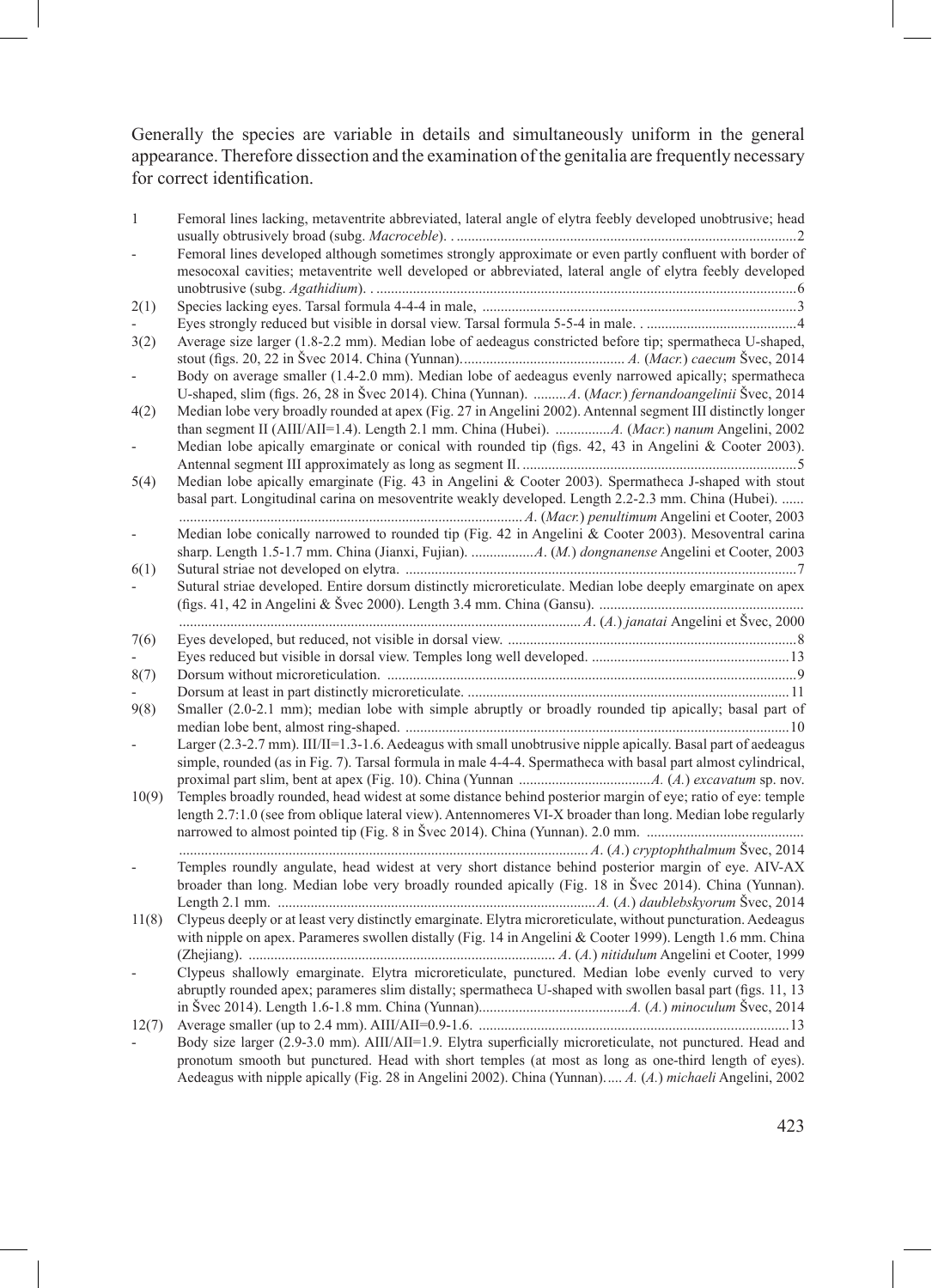13(12) Metaventrite short or very short, meso- and metacoxae very approached. Median lobe not emarginate apically. .........................................................................................................................................................14

- Metaventrite moderately developed, coxae not extremely approached. Median lobe very deeply emarginate apically ending in two gradually widened rami; spermatheca with bulbous basal part (figs. 2, 4 in Švec 2014). Elytra microreticulate. Length 1.8-2.0. China (Zhejiang). ...........................*A*. (*A*.) *cavum* Švec, 2014

14(13) Median lobe first angulate laterally then broadly triangular at apex, operculum narrow, conical with abruptly rounded apex or oblong oval with unobtrusive shallow pit on its apex; basal part of median lobe spiralshaped, spermatheca J-shaped with cylindrical basal part (figs. 37-39 in Angelini & De Marzo 1998; figs. 17, 18 in Angelini & Cooter 1999). Dorsum at least partly microreticulate........................................................15

- Median lobe ending in nipple or small bump or broadly rounded apically or evenly narrowed to shortly rounded tip (figs. 2, 8, 12 in Švec 2014 and also Fig. 23 in Angelini & Cooter 2003; figs. 29, 32, 35, 43 in Angelini & Cooter 1999). Spermatheca U-shaped (figs. 30, 33, 36, 44 in Angelini & Cooter 1999), or J-shaped with strongly swollen or even pyriform basal part (figs. 4, 15). Dorsum without or with traces of microreticulation. ..........................................................................................................................................16

15(14) AIII longer than AII (AIII/AII=1.3). Aedeagus with slim parameres, operculum protruding a little at apex of median lobe in dorsal view; spermatheca with swollen basal part (figs. 37-39 in Angelini & De Marzo 1998). Tarsal formula 5-5-4 in male; 4-4-4 in female. Length 2.2-2.3 mm. China (Hubei). ......................................

.....................................................................................................*A*. (*A*.) *celatum* Angelini et De Marzo, 1998 AIII as long as AII. Aedeagus with parameres swollen apically, operculum not visible in dorsal view; spermatheca with swollen basal part constricted and bent at base (figs. 16-18 in Angelini & Cooter 1999). Tarsal formula 5-5-4 in male, 5-4-4 in female. Length 2.1-2.4 mm. China (Jiangsu). ....................................

.........................................................................................................*A.* (*A.*) *zijinense* Angelini et Cooter, 1999 16(14) Parameres slim or unobtrusively widened apically. Median lobe broadly rounded on apex or evenly narrowed to very shortly rounded tip. Spermatheca U-shaped; if J-shaped spermatheca straight at base....................17

Parameres distinctly swollen apically; median lobe ending in distinct nipple; spermatheca curved at base (figs. 28-30 in Angelini & Cooter 1999). Smooth except of vague traces of microreticulation on elytral apex and very fine and sparse punctures. AIII/AII=0.9. Length 1.5-2.0 mm. China (Zhejiang). ............................. ................................................................................................... *A*. (*A.*) *tianmuoides* Angelini et Cooter, 1999

17(16) Median lobe broadly rounded on apex; spermatheca J-shaped with cylindrical basal part. III/II=1.0-1.1. .....

.......................................................................................................................................................................18 - Median lobe conically or slightly roundly narrowed to apex simply very abruptly rounded; spermatheca U-shaped or J-shaped with swollen basal part. III/II=0.9-1.6. .....................................................................19 18(17) Average size smaller (1.8-1.9 mm). III/II=1.1. Parameres unobtrusively thicken on apex; distal part of

J-shaped spermatheca terminates approximately at level of mid-length of basal part (figs. 34-36 in Angelini & Cooter 1999). China (Zhejiang). .....................................*A.*(*A.*) *paratianmuense* Angelini et Cooter, 1999 Size larger (2.5 mm). III/II=1.0. Parameres slim all along their length (Fig. 23 in Angelini & Cooter 2003).

..................................................................................................*A*. (*A*.) *jiuchongense* Angelini et Cooter, 2003 19(17) Average size smaller (1.7-2.1 mm). Operculum oval with distinct emargination apically or even U-shaped. Basal part of median lobe ring-shaped or J-shaped. .....................................................................................20

Average size larger (1.8-2.4 mm). Operculum rectangular or oval with very shallow emargination apically; basal part of median lobe spiral-like, twisted. ..............................................................................................21

<sup>20(19)</sup> Smaller (1.7-1.9 mm). Eyes reduced, flat, oblong oval but well visible in dorsal view (Fig. 40 in Angelini & Cooter 1999). III/II=1.1. Basal part of spermatheca slimmer than distal part (genitalia as in figs. 42-44 in Angelini & Cooter 1999). China (Zhejiang). .............................*A*. (*A.*) *tianmuense* Angelini et Cooter, 1999 Larger (2.1 mm). Eyes visible as very narrow strip (consisting of one row of ommatidium) in dorsal view (as in Fig. 13). III/II= 1.0-1.1. Basal part of spermatheca pyriform (Fig. 15). Aedeagus as in figs. 11, 12. China

<sup>(</sup>Jiangxi). ...............................................................................................................*A*. (*A.*) *simpliforme* sp. nov. 21(19) III/II=1.2. Microreticulation in vague traces on pronotum and elytra. Lateral outline of pronotum broadly rounded. Parameres slim in dorsal view (Fig. 32 in Angelini & Cooter, 1999). Basal and distal parts of spermatheca similar in their strength; base of spermatheca strongly curved inward. 1.9-2.1 mm. China (Zhejiang). ...................................................................... *A*. (*A.*) *pseudotianmuense* Angelini et Cooter, 1999 - III/II= 0.9-1.0. Microreticulation absent. Lateral outline of pronotum shortly rounded. Parameres a little swollen before apex in dorsal view (Fig. 2). Basal part of spermatheca pyriform, distal part much slimmer. 1.9-2.4 mm. China (Guangdong). ............................................................................*A.* (*A.*) *involutum* sp. nov.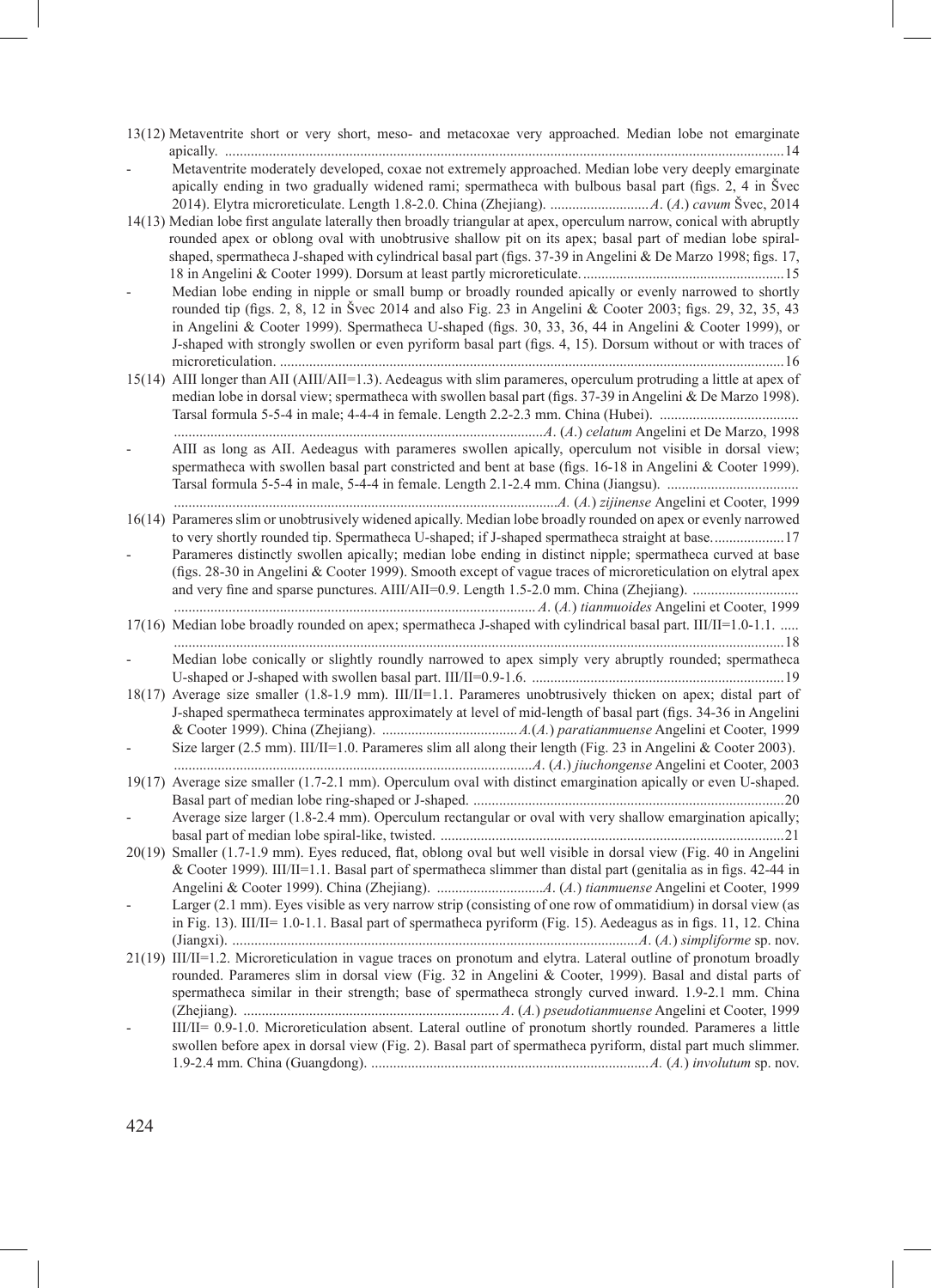#### *Agathidium* **(***Agathidium***)** *involutum* **sp. nov.** (Figs. 1-5, 16)

**Type material.** Holotype (♂):"CHINA: GUANGDONG prov. / Nanling National Nature Reserve / DADONGSHAN NP, 21.iv.2013 / 24°54.62´N, 112°43.11´E, 770 m / J. Hájek & J. Růžička leg. // sift # 19 bamboo forest on right / slope of valley above small dam, / close to former field station, sifting / of leaves, in deeper depressions / and close to large stones //", (NMPC). Paratype:  $(\frac{6}{4})$ , same locality data, (ZSPC).

**Description.** Length of body 1.9-2.4 mm, in holotype 2.4 mm. Length of body parts in holotype: head 0.5 mm, pronotum 0.8 mm, elytra 1.1 mm, antenna 0.6 mm, aedeagus 0.9 mm. Maximum width of body parts in holotype: head 1.0 mm, pronotum 1.1 mm, elytra 1.0 mm.

Oblong oval (Fig. 16). Dorsum and legs yellow-red. Antennomeres yellow-red, AI brown. Ventral surface yellow-red with darker coxae and longitudinal carina of mesoventrite. Dorsum punctured, without microreticulation. Sutural striae absent; femoral lines developed (species group *dentatum* sensu Angelini 1993).

Head. Maximum width of head far from posterior margins of eyes, temples very broadly rounded, well developed, ratio of eye length : temple length=0.8. Eyes very flat, reduced, almost no detectable in dorsal (Fig. 3) and ventral views. Eyes very narrow in lateral view. Ratio of length: maximum width of eyes = 19:1 in dorsal view; 2:1 in lateral view. Supraocular carina low all along its length. Supra- and subocular carina meet some distance behind posterior margin of eye, approximately in middle of temple arc. Ommatidia confluent with each other without distinct borders. Clypeus distinctly emarginate, clypeal line lacking. Antennomere III as long as AII ( $\text{AlII/AlI} = 1.0$ ). AIII as long as AIV and AV together. AIV and AV as wide as long, AVI-AXI broader than long, AXI 1.2 times broader than long; 1.5 times as long as AX. AX as wide as AXI. Surface of head smooth, lacking microsculpture but with very sparsely arranged extremely small and fine punctures separated by more than 10 times their own diameters marked by short recumbent setae.

Pronotum. Shape in dorsal view as in Fig. 16. Sides shortly arcuate in lateral view (Fig. 5). Puncturation similar as on head.

Elytra. Shape as in figs. 5, 16. Puncturation similar to that of head and pronotum. Sutural stria absent. Lateral angle located approximately in mid-length of elytra.

Legs. Anterior and mid-tarsomeres I-IV distinctly dilated in male, gradually narrowed toward apex of tarsus. Tarsi slender in female. Tibia slim. Hind femora without specific characters. Tarsal formula: 5-5-4 in male; 4-4-4 in female.

Mesoventrite. Posterior part subconcave. Anterior part raised with longitudinal carina. Lateral lines absent.

Metaventrite. Femoral lines complete very closely approximated to mid-coxal cavities. Metaventrite abbreviated - MTW/MTLM = 3.6; MTW/MTLC= 8.3. Membranous wings absent.

Genitalia. Aedeagus as in Figs. 1-2. Median lobe flatly rounded laterally toward almost pointed apex in dorsal view. Operculum semi-oval with short slim process at each side of distal margin. Spermatheca as in Fig. 4.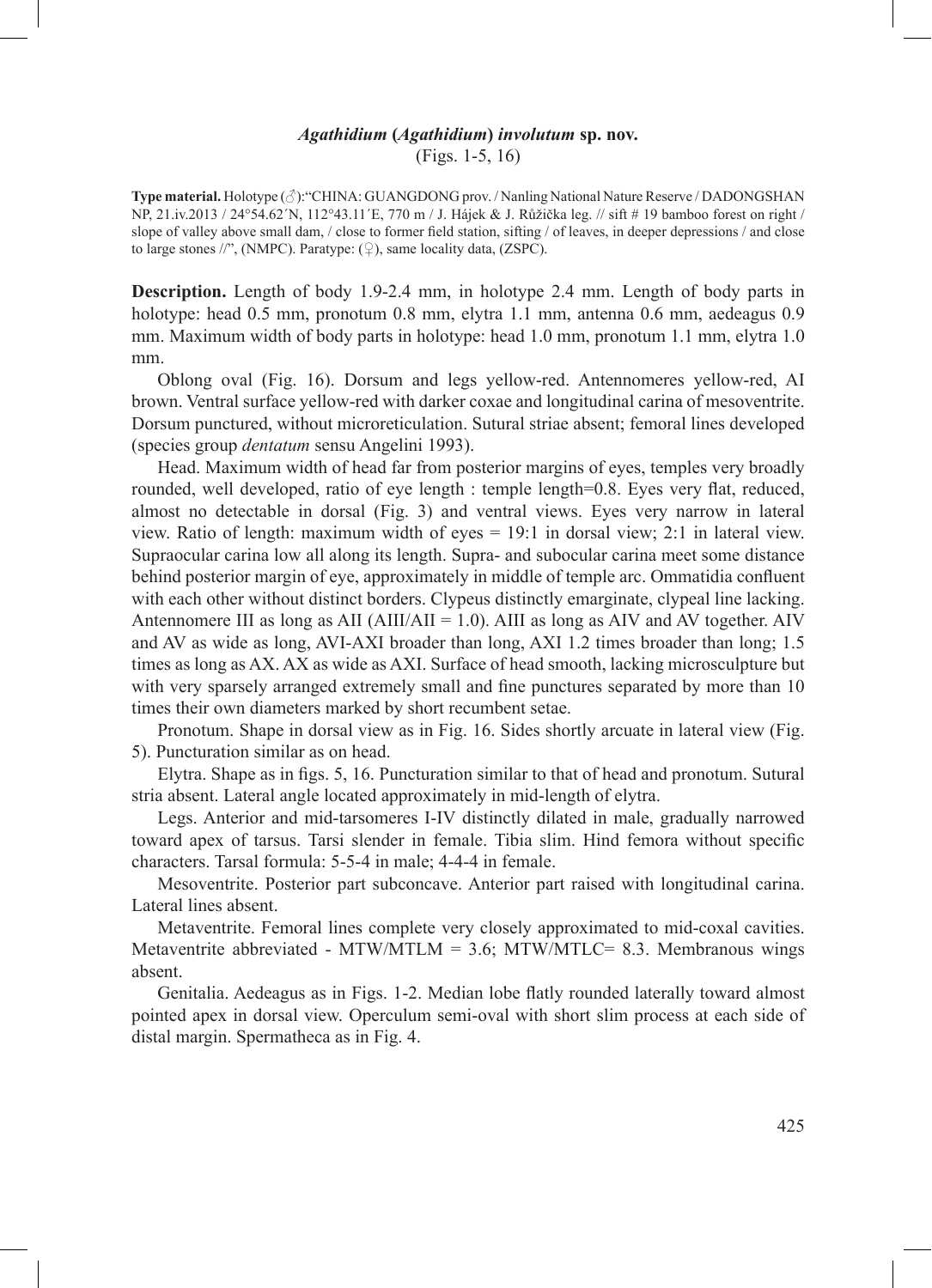

Figs. 1-10. Figs. 1, 7- aedeagus lateral; Figs. 2, 8- apex of aedeagus dorsal; Figs. 3, 9- head dorsal schematically; Figs. 4, 10- spermatheca; Figs. 5, 6- pronotum with elytra lateral; 1-5- *Agathidium* (*Agathidium*) *involutum* sp. nov.; 6-10- *A.* (*A.*) *excavatum* sp. nov. Scale = 0.1 mm in figs 1-4, 8, 10; 0.2 mm in Fig. 3; 0.5 mm in figs 5, 6, 9.

**Variation.** AIII/AII=0.9 in the paratype. The eyes of the female paratype more visible in dorsal view (ratio  $L/W = 7.5:1.0$ ).

**Differential diagnosis.** *Agathidium* (*A.*) *involutum* sp. nov. is similar to *A*. (*A.*) *pseudotianmuense* Angelini et Cooter, 1999 from China in size and colour of its body and antennae, absence of sutural striae, lack of membranous wings and shape of the basal part of the median lobe of the aedeagus. It is similar also to *A*. (*A.*) *simpliforme* sp. nov. in the shape of head having the eyes strongly reduced, visible as narrow strip in dorsal view and the shape of the apex of aedeagus. The new species differs by the eyes strongly reduced for very narrow strip in dorsal view while the same are oblong oval in *A*. (*A.*) *pseudotianmuense*; from *A. simpliforme* it differs distinctly by the shape of basal part of the aedeagus, by larger size of body and by broadly rounded temples. Basal part of spermatheca is much stouter than distal part in the new species while basal and distal parts of spermatheca are similar in their strength in *A. pseudotianmuense.*

**Name derivation.** The name of the new species refers to the twisted spiral-like base of the median lobe of aedeagus (from Latin involutus - rolled out).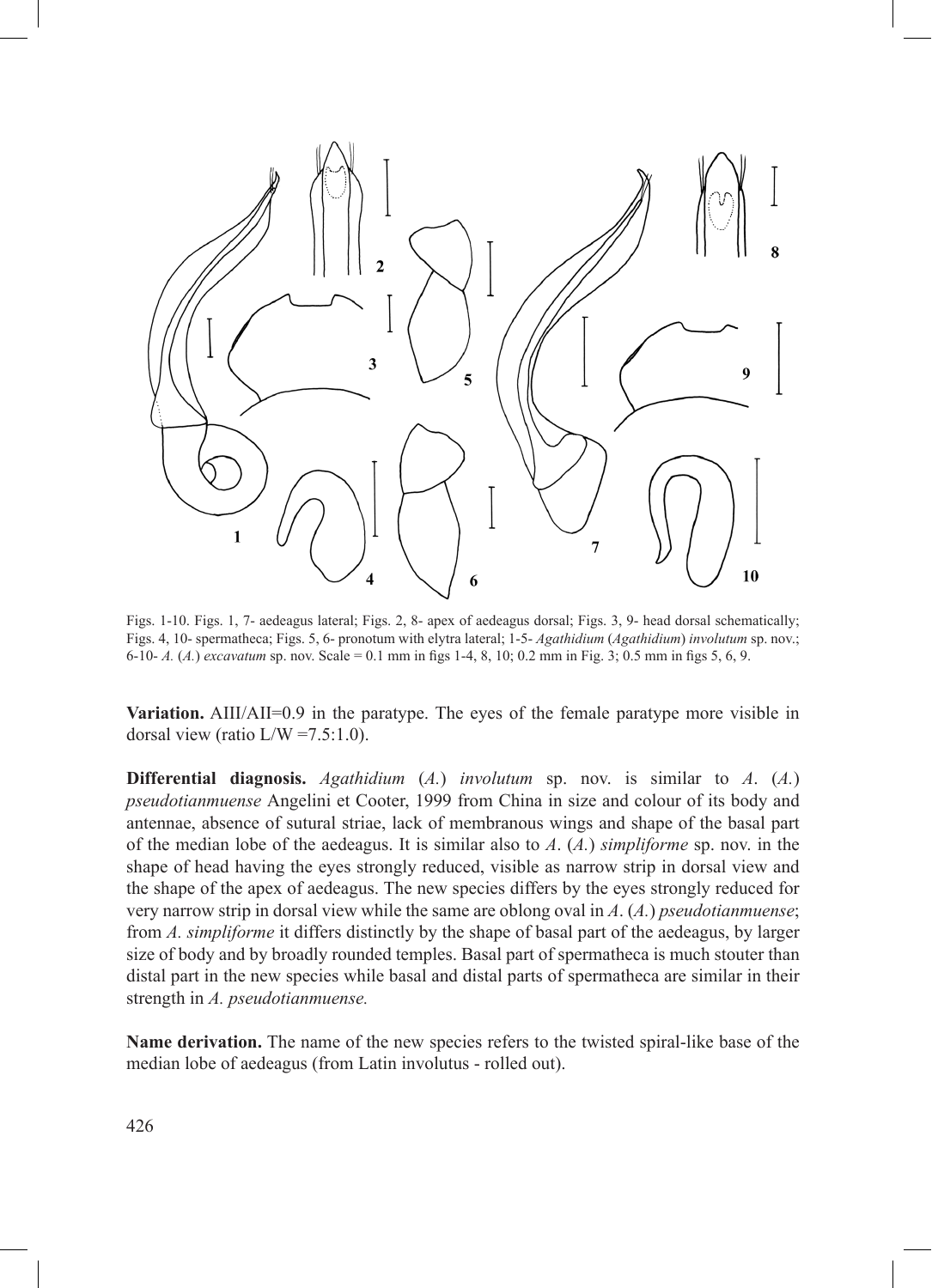## *Agathidium* **(***Agathidium***)** *excavatum* **sp. nov.** (Figs. 6-10, 17)

**Type material.** Holotype  $(\delta)$ : "CHINA: Yunnan, SE Pingbian, / 22°54'31''N, 103°41'44"E, 2100 m, / primary subtropical broad-leaved/ forest, litter sifted, 28.VIII.2014, / leg. M. Schülke [CH14-22a]", (MSBC); paratypes ( $\vec{\Diamond}$ , 2  $\Sigma$ , 6 specimens, sex indet.), same locality data, (MSBC, ZSPC); (2  $\Im$   $\Im$ , 2  $\Sigma$ , 5 spec. sex indet.), same locality data but 27.viii.2014, [CH14-22], (MSBC, ZSPC).

**Description.** Length of body 2.3-2.7 mm, in holotype 2.7 mm. Length of body parts in holotype: head 0.6 mm, pronotum 0.9 mm, elytra 1.2 mm, antenna 0.8 mm, aedeagus 1.0 mm. Maximum width of body parts in holotype: head 1.1 mm, pronotum 1.5 mm, elytra 1.5 mm.

Oval (Fig. 17). Dorsum and legs light red-brown. Antennomeres yellow-reddish; AI redbrown. Ventral surface yellow-red with darker coxae and longitudinal carina of mesoventrite. Dorsum punctured, without microreticulation. Sutural striae absent; femoral lines developed



Figs. 11-15. *Agathidium* (*Agathidium*) *simpliforme* sp. nov.: 11- aedeagus lateral; 12- apex of aedeagus dorsal; 13 head dorsal schematically; 14- pronotum with elytra lateral; 15- spermatheca. Scale = 0.1 mm in figs 10, 12, 15; 0.2 mm in Fig. 13; 0.5 in Fig. 14.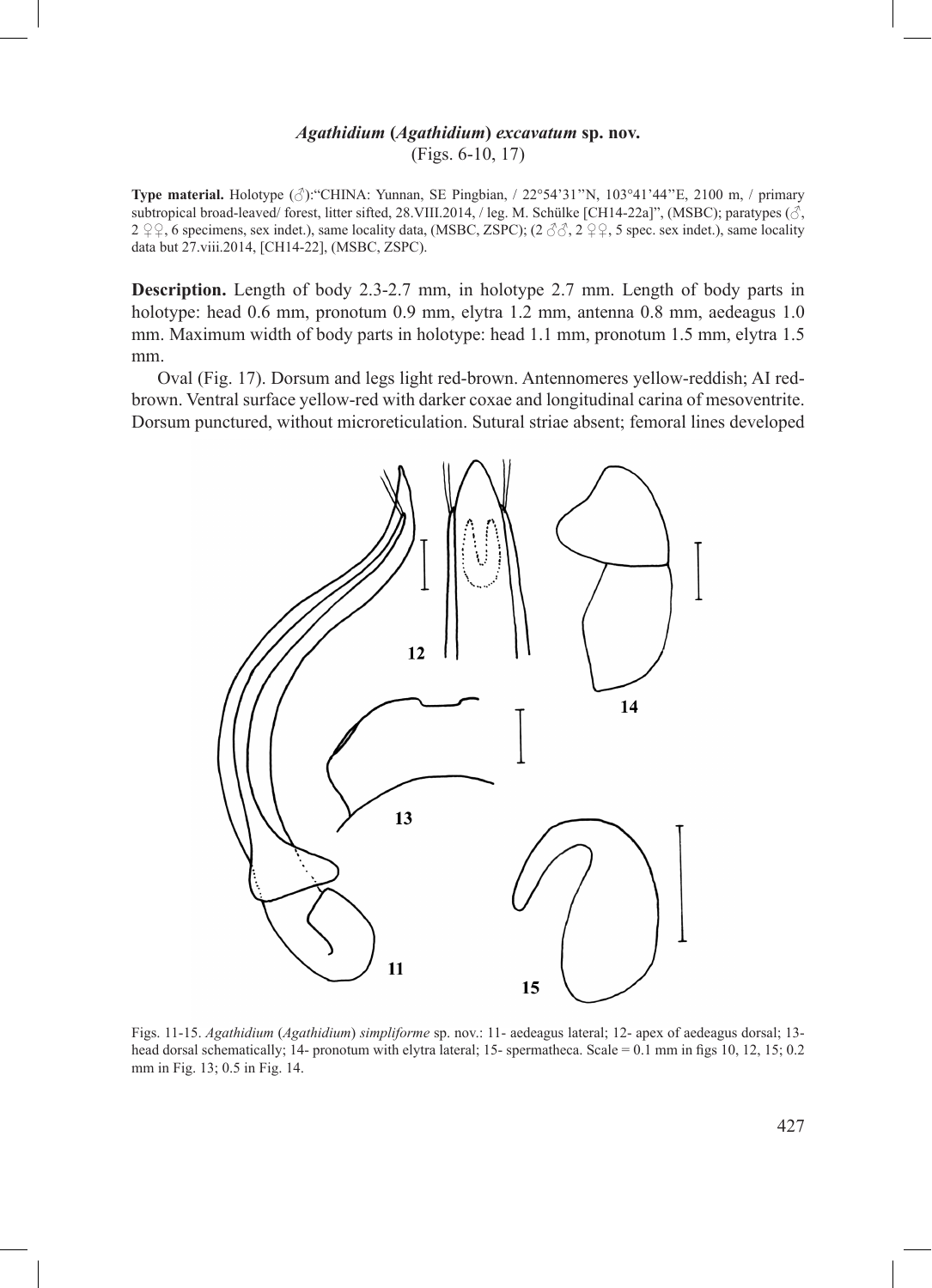but confluent with mesocoxal cavities, (species standing on the border of subgenus *Agathidium* s.str. species group *dentatum* sensu Angelini 1993 and subgenus *Macroceble* Angelini, 1993 - see the paragraph Discussion).

Head. Maximum width of head far behind posterior margins of eyes, temples broadly rounded, well developed, ratio of eye length : temple length=5:1. Eyes very strongly reduced, detectable as a translucent narrow strip in dorsal view (Fig. 9), not visible in ventral view. Eyes very narrow in lateral view appear as narrow fissure between supra and sub-ocular carina containing one row of ommatidia. Supraocular carina raised anteriorly before clypeus resembling the *Agathidium* belonging to *madurense* species group sensu Angelini (1993). Supra- and subocular carina meet closely behind posterior margin of eye. Ommatidia confluent with each other without distinct borders. Clypeus distinctly emarginate, clypeal line absent. Antennomere III distinctly longer than AII (AIII/AII = 1.4). AIII longer than AIV and AV together.

AIV-AX broader than long, AXI 1.2 times longer than broad; two times as long as AX. AX broader than AXI (W AX/AXI=1.1). Surface of head smooth, but with very sparsely arranged extremely small and fine punctures separated by more than 10 times their own diameter.

Pronotum. Shape in dorsal view as in Fig. 17. Sides shortly rounded in lateral view (Fig. 6). Puncturation similar as on head.

Elytra. Shape as in figs 5, 17. Puncturation stronger deeper and denser similar to that of head and pronotum, separated by about 6-8 times their own diameter. Sutural stria absent. Lateral angle located far before mid-length of elytra.

Legs. Anterior and mid-tarsomeres I-IV distinctly dilated in male, gradually narrowed. Tarsi slender in female. Pro- and mid- tibia distinctly expanded toward apex, 3 times as wide apically as on their base, hind tibia less expanded. Hind male femora angled in middle of hind margin. Tarsal formula: 4-4-4 in male and female.

Mesoventrite. Posterior part subconcave. Anterior part raised with distinct but obtuse longitudinal carina. Lateral lines absent.

Metaventrite. Femoral lines developed - medially first very tightly approximated then confluent with border of mid-coxal cavities. Metaventrite very abbreviated - MTW/MTLM  $= 3.7$ ; MTW/MTLC= 23.3. Central depression of metaventrite with oblique, apically widely rounded process oriented posteriorly between posterior coxae. Membranous wings absent.

Genitalia. Aedeagus as in figs. 7, 8. Median lobe rounded laterally toward apex ending with vague small nipple. Operculum oval with distinct apical emargination. Spermatheca as in fig. 10.

**Variation.** AIII/AII=1.3-1.6 in the type series. The eyes in one of the paratypes more visible in lateral view (1-2 rows of ommatidia). Puncturation of head stronger than pronotum in two of the paratypes. Femoral lines very approximate to mid-coxal cavities but distinctly separated running parallel in some of the paratypes.

**Differential diagnosis.** *Agathidium* (*A.*) *excavatum* sp. nov. is similar to *A*. (*A.*) *daublebskyorum* Švec, 2014 from China in the colour of its body and antennae, absence of sutural striae, absence of microreticulation, the shape of head having roundly angulate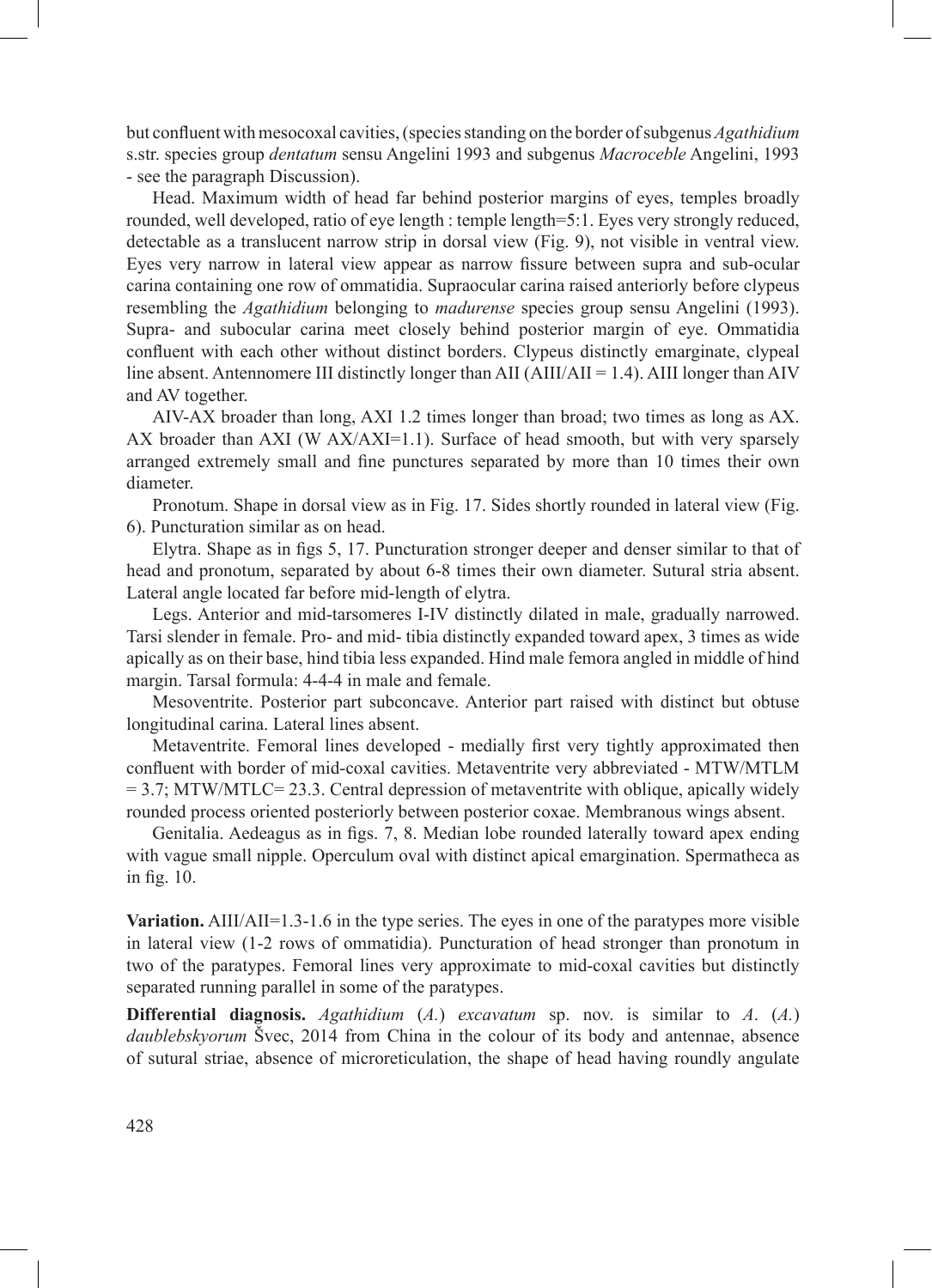temples and the eyes strongly reduced, usually not visible in both dorsal and ventral view. It differs by its larger size the shape of the basal part of the median lobe and by the shape of the apex of the median lobe.

**Name derivation.** The name of the new species refers to excavate operculum.

# *Agathidium* **(***Agathidium***)** *simpliforme* **sp. nov.** (Figs. 11-15, 18)

**Type material.** Holotype (♂):"CHINA: Jiangxi prov. [MF 08] / Jingganshan Mts. Xiangzhou / forested valley S of the village / 76°35.5'N, 114°16.0'E, 374 m. / 26.iv.2011, Fikáček & Hájek // sifting: accumulation of moist / leaf litter below the stream and / on the steep slope above the / stream in the sparse secondary / forest ", (NMPC). Paratypes ( $3 \nsubseteq \nsubseteq$ ): same data as holotype (NMPC, ZSPC).

**Description.** Length of body 2.1 mm. Length of body parts in holotype: head 0.3 mm, pronotum 0.8 mm, elytra 1.0 mm, antenna 0.6 mm, aedeagus 0.8 mm. Maximum width of body parts in holotype: head 1.0 mm, pronotum 1.2 mm, elytra 1.2 mm.

Oblong oval (Fig. 18). Dorsum and legs yellow-red. Antennomeres a little lighter; AI redbrown. Ventral surface yellow-red with darker coxae and longitudinal carina of mesoventrite. Dorsum punctured, elytra with very feeble traces of microreticulation. Sutural striae absent; femoral lines developed but very approximated to mesocoxal cavities (the species stands on the border of subgenus *Agathidium* s.str. species group *dentatum* or species group l*avevigatum* sensu Angelini 1993 and subgenus *Macroceble* Angelini, 1993 - see the part Discussion).

Head. Maximum width of head far behind posterior margins of eyes, temples abruptly rounded, well developed, ratio of eye length : temple length=3:1. Eyes very strongly reduced, detectable as narrow strip consisting of one row of ommatidia in both dorsal (Fig. 13) and



Figs. 16-18. Holotypes, dorsal. 16- *Agathidium* (*A.*) *involutum* sp. nov.; 17- *A.* (*A.*) *excavatum* sp. nov.; 18- *Agathidium* (*A.*) *simpliforme* sp. nov.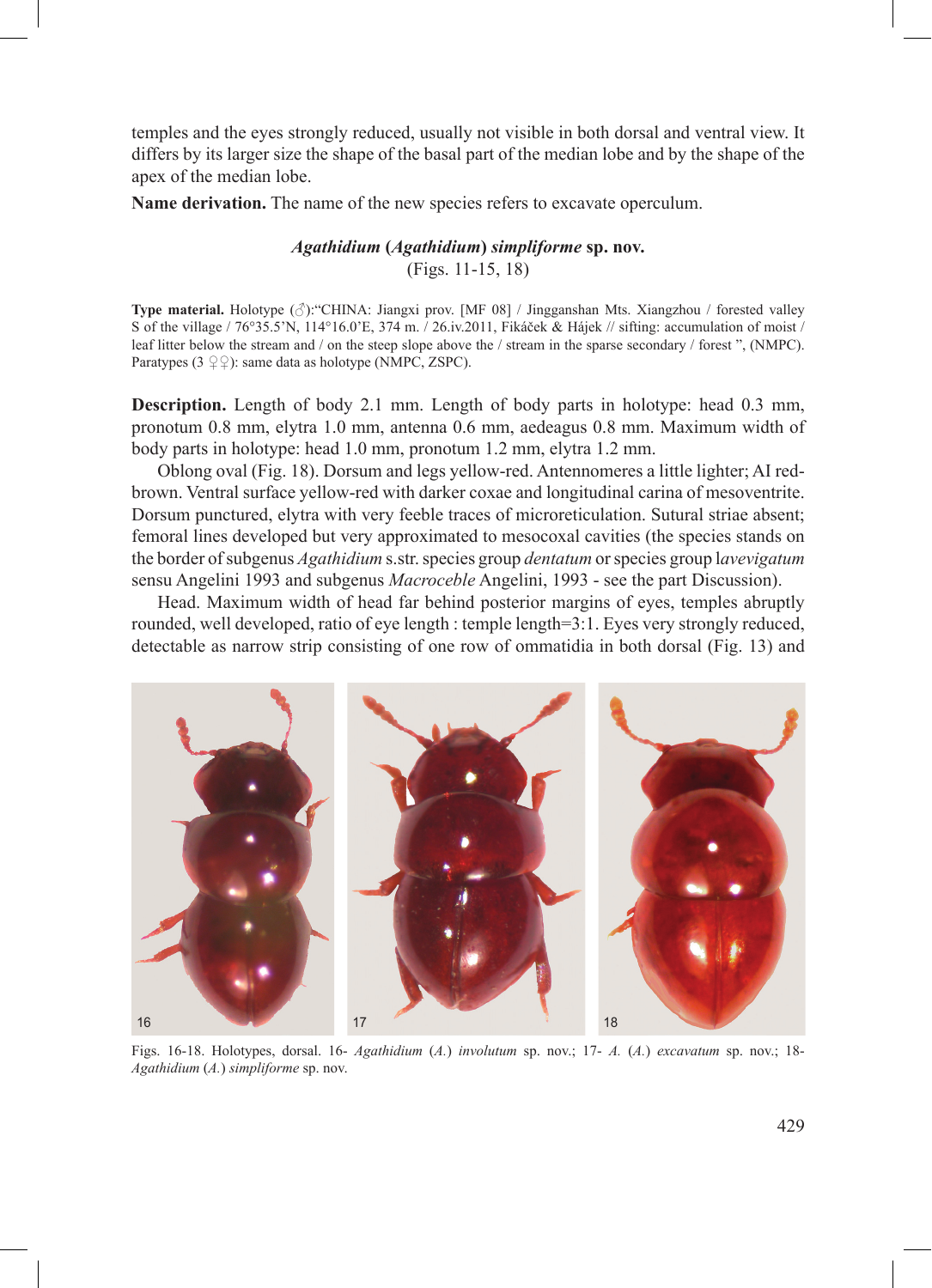ventral views. Eyes moderately narrow in lateral view, containing three rows of ommatidia. Supraocular carina somewhat raised anteriorly near clypeus resembling *Agathidium* species belonging to *madurense* species group sensu Angelini (1993). Supra- and subocular carina meet closely behind posterior margin of eye. Ommatidia distinctly bordered. Clypeus distinctly emarginate, emargination narrow; clypeal line absent. Antennomere III as long as AII. AIII a little longer than AIV and AV together. AIV-AX broader than long, AXI 1.1 times longer than broad; 1.8 times as long as AX. AX broader than AXI (W AX/AXI=1.1). Surface of head smooth, but with very sparsely arranged extremely small and fine punctures separated more than 10 times their own diameter.

Pronotum. Shape in dorsal view as in Fig. 18. Sides closely rounded in lateral view (Fig. 14). Puncturation similar as on head.

Elytra. Shape as in figs. 14, 18. With very feeble, almost not detectable, traces of microreticulation. Puncturation a little stronger deeper than that of head and pronotum, separated more than 10 times their own diameter. Sutural stria absent. Lateral angle located close to mid-length of elytra.

Legs. Anterior and mid-tarsomeres I-III distinctly dilated in male, gradually narrowed toward apex of tarsus. Tarsi slender in female. Tibia not broadened. Hind male femora angled in middle of hind margin. Tarsal formula: 5-5-4 in male, 4-4-4 in female.

Mesoventrite. Posterior part subconcave. Anterior part raised with distinct but obtuse longitudinal carina. Lateral lines absent.

Metaventrite. Femoral lines developed - basally first very tightly approximated then confluent with border of mid-coxal cavities approximately in mid-length of coxae. Metaventrite abbreviated - MTW/MTLM =  $3.6$ ; MTW/MTLC=  $8.3$ . With erect bush of setae centrally between mid- and hind coxae. Membranous wings absent.

Genitalia. Aedeagus as in figs. 11, 12. Median lobe rounded laterally toward abruptly rounded apex; basally simply J-shaped. Operculum U-shaped. Spermatheca as in fig. 15.

**Variation.** AIII/AII=1.0-1.1, ratio of length of eye: temple 1.8-3.0 in the type series. Microreticulation not developed in the paratypes.

**Differential diagnosis.** *Agathidium simpliforme* sp. nov. is similar to *A*. *involutum* sp. nov., *A*. *tianmuense* Angelini et Cooter, 1999 and *A. pseudotianmuense* Angelini et Cooter, 1999 from China in the colour of its body and antennae, absence of sutural striae and by the shortly rounded apex of the median lobe of aedeagus. The new species is similar to *A*. (*A.*) *involutum* sp. nov. also by strongly reduced, very narrow eyes seen dorsally. It differs by eyes visible dorsally as narrow strip from *A*. *tianmuense* and *A. pseudotianmuense* - the eyes in both species are oblong oval. *A. simpliforme* differs from *A. involutum* distinctly by the shape of basal part of the aedeagus, by smaller size of body and by shortly rounded temples. Basal part of spermatheca is much stouter than distal part in the new species while basal and distal part of spermatheca are similar in their strength in *A. pseudotianmuense;* distal part of spermatheca is stouter in *A. tianmuense* than its basal part.

**Name derivation.** The name of the new species refers to simply J-shaped basal part of median lobe of aedeagus.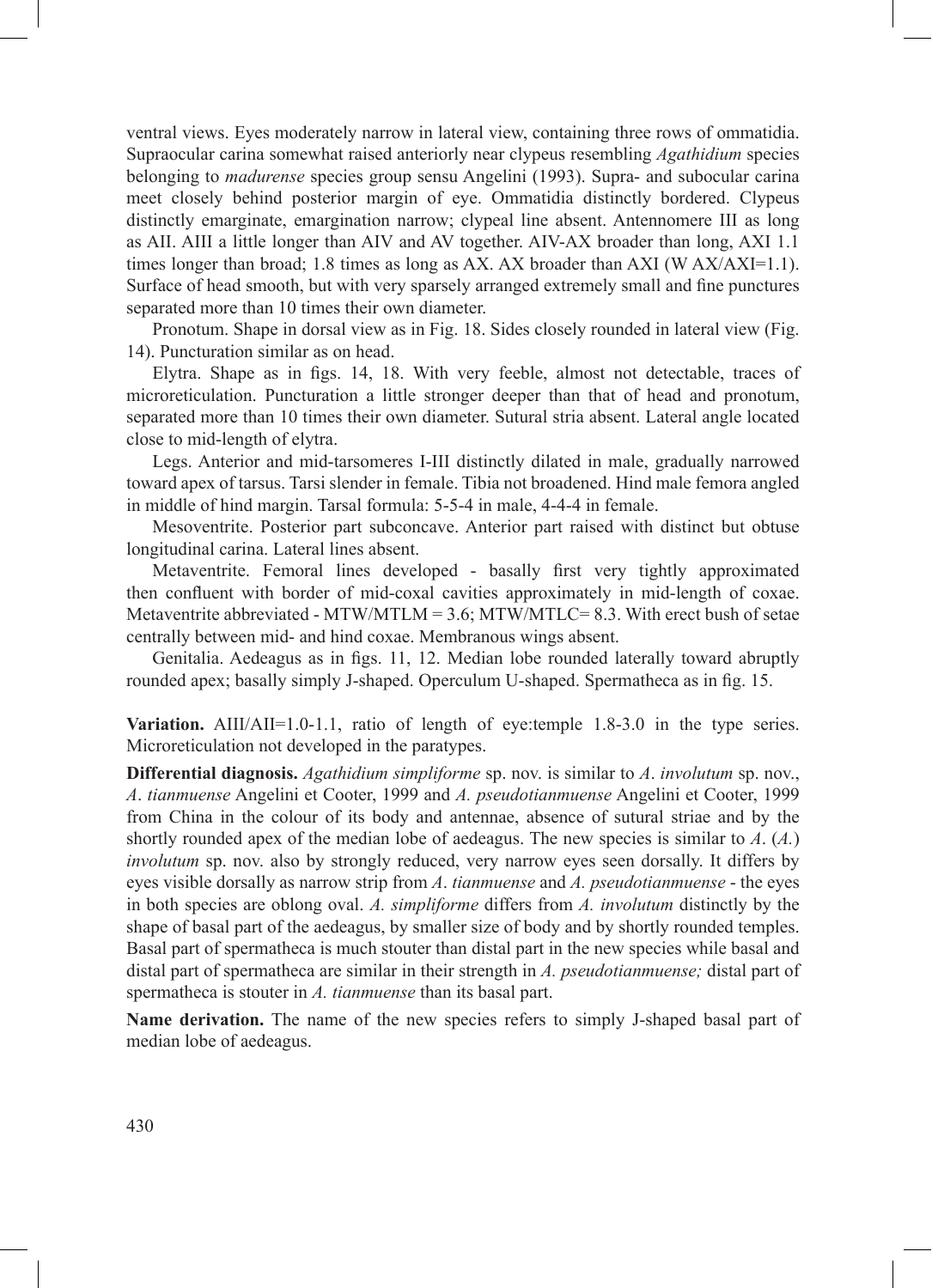#### DISCUSSION

Many of the Asian *Agathidium* species collected in recent years represent a real puzzle regarding their affiliation to relevant subgenera. Especially the subgenus *Macroceble* which is one of those taxa that, in the light of new discoveries, has become very difficult to properly understand. The basic character given by Angelini (1993) in the paragraph "Diagnosi" is the large size of head expressed by narrow ratio of pronotum: head  $= 1.16-1.40$  predominantly 1.25-1.35 while in the others congener species the ratio is 1.3-2.1, predominantly 1.4-1.6. Use of this character even in the context with others seems to be difficult. Some previously described species of *Agathidium* s. str. seem to be large headed, but simultaneously having metaventrite and femoral lines well developed and well distant from mesocoxal cavities. Examples (measurement taken from holotypes): *A. cavum* Švec, 2014 - ratio of W pronotum/ head =1.25, *A. cryptopthalmum* Švec, 2014 - 1.33, *A. minoculum* Švec, 2014 - 1.29, *A. concolor* Angelini - 1.28 A*. apterum* Angelini et De Marzo, 1981 - 1.37; *A. johnsoni* - Angelini et De Marzo, 1981 - 1.35 and many others.

Individual variations in the ratio pronotum/head also should not be forgotten. A good example of this variation is *A. truncatum* (variation of W of pronotum:head in several measured specimens deposited in the author´s collection = 1.36-1.51)

Angelini (1993) mentioned also the second important diagnostic character - slightly developed, broadly rounded humeral (= lateral in this paper) angle. The importance of the character for the sorting of species is obvious but the character itself does not help much for the understanding of the subgenus concept within *Agathidium*.

Moreover Angelini (1993) mentioned also the presence of an intercoxal process on mesoventrite in the majority of males. Later (for instance the present paper) some species were discovered belonging to *Agathidium* s. str. having intercoxal process on metaventrite.

Beside these characters Angelini (1993) stated in the paragraph "Posizione sistematica" and partly also in "Diagnosi" the improved ability of body contraction enabled by conspicuously abbreviated metaventrite causing contact of meso- and metacoxae leading to impossibility of detecting of femoral lines. This character seems to me as the most important one and I regard it as a main basis for assigning species to subgenus *Macroceble*. Therefore, I consider for *Macroceble* those species having strongly abbreviated metaventrite without detectable femoral lines.

Additionally, the presence and strength of the femoral lines varies from clearly visible and well removed from the meso-coxal cavities, to lines that are visible only in their basal part, forming a shallow "V" shape with the oblique lateral anterior directed branches approaching the meso-coxal cavities where they become confluent and thus no longer detectable. An example is *Agathidium excavatum* sp. nov. (W pronotum : head = 1.27). The species (and it is not alone) obviously combines characters of both subgenera *Agathidium* s.str. and *Macroceble*.

The difficulties and contradictions mentioned above lead me to the conclusion that my attribution of the new described species to subgenus *Agathidium* s.str. or to other subgenera (not necessarily only in this paper) should be perceived as provisional and tentative.